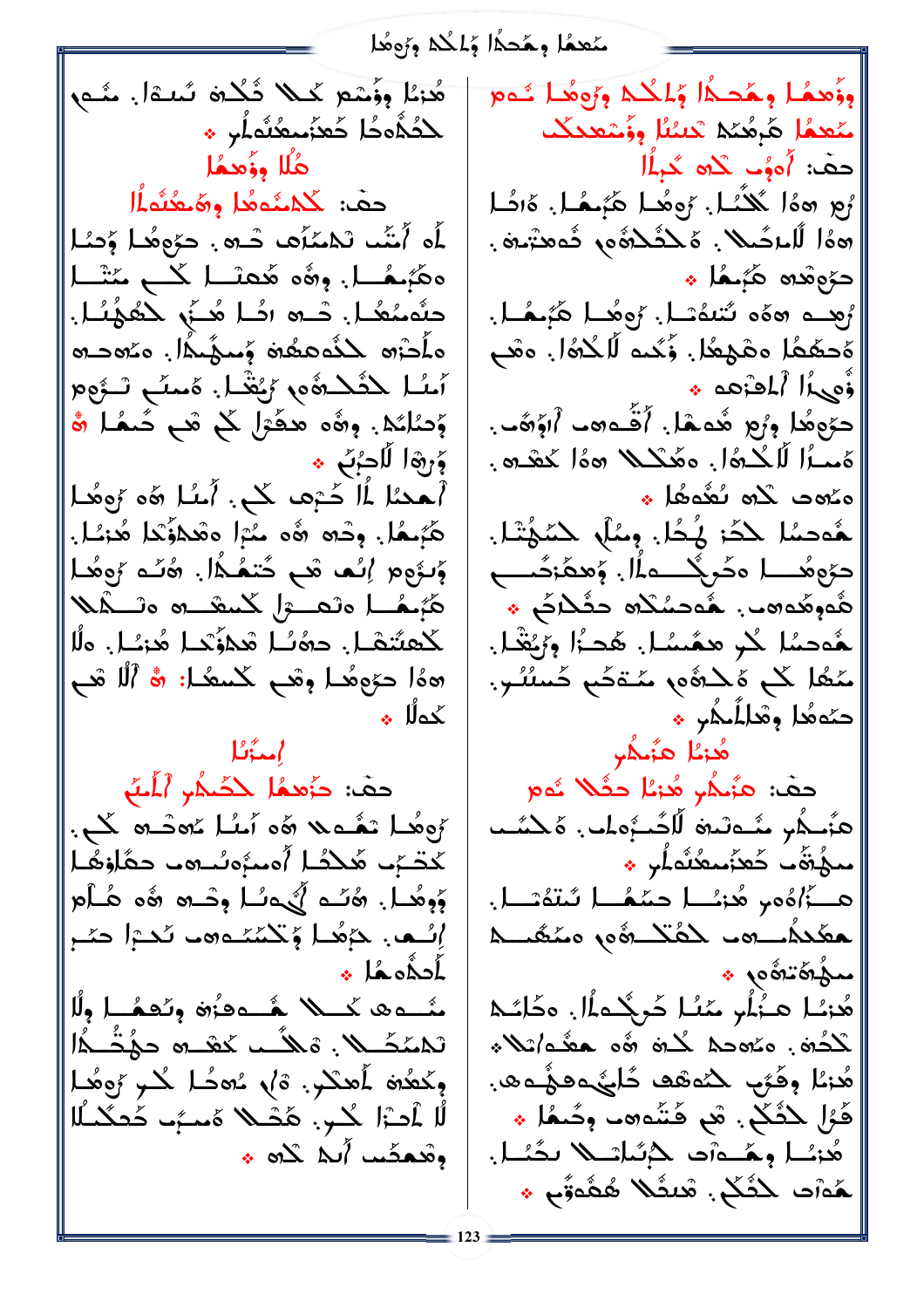محفظ وهجاا والمكا وووها

ئُكُمْكَى. ەۆشھىكك \* هُوصِمُا ۖ كَتَعُدَا وُسِئْدًا. وُهِقَيْدَ وَّهُ أَهُمبُلْسُمْ. وِضُلا وِحُمْلِ هْسْرِهِ بُهْبِت حُدِّيمًا هَاشُلْهُ » هُلا وتحثار حق: هُوهُنَا ہوًا گے حفّائے ہے اسکرنے: ِّكْلُاهُ). ەدُر لْمَانٌىپ تْكْلُّمَا وِلُمْكُمْتَ وَحِسْوَجًا وُوِيَا. مِنْ ذَوْا حَمَّتُنَا وَيُوهِرَّا هَيْتْـال. لِــدَّىنْــا حوْجِنْـــب وهَّزْمَدْــا ولُهضَّحت. حصَّمُعًا وَرِجُدَتُ أَسْتِهَا جُوهُا فُتُوهُم أَمِرٍ وَجَاهُعَدُوا كَيْرَفَعِيمَ oåo bljavet boko لَم أَنتُـب تَحدْ أَوْسِعْـا قَبِي كَلَّـٰهُ!. كَجِلًا قَبْحَالَمَكِمْ كَتْرَةَ الْوَجْبَانَ وَلَا إِنَّتِ فُکِّم کُلُّه . نَحْدُ; ثَلا إِنُم مُحالًا مْع لْأَهْسِرُهِ لِلْسَنَاءِ الْنُعْمَلُونَ مِنْ مَوْرًا ەھّتەھُكَا. ھَاكَحْكَرُل مُؤْولًا وھُـرەوُول هُـهوءُا. هُحكْحُـا وَحِبْـا تَعجَـا وِكْـر هُدَسُل هُزِئل ٥٥% \* دُخُه أُل وهُن، مُدهُّه ب همُسُا وْالْمَا هَ هَكْرِ خَاوْخًا هَرْجَٰنُائِهِ. أَمُتَهُ حَبَّدَهُ | مَؤْثَبِ كَتِرْهُ | مَاسَّبِ هُتِمَّا لمُعصّدهم للْسُل وِحَسفُــدهم كَاخْــل هِ مَعْشَدْ اللَّهُ عَلَى اللَّهُ مِنْ اللَّهُ مِنْ اللَّهُ مِنْ اللَّهُ مِنْ اللَّهُ مِنْ اللَّهِ م وِنُـهوُّا وِكَرْكَــ كُــْب فُـهكَــهαت لَّامنُـا وَلِكُم وُّەھِدًا حِدُلاھًا ەُسبَرْوْ. وُخُـەرُل وتحصفه أئيز حك هَجْرَةَ صَدًا \* ثَـــلا تَعيــــبِـاُا ثَـــلا تُـــــــووداُا ثَـــلا هُّة كُلَّا مْمَامَّىكُم كُر هُزْسًا هزَّمْــم كَــلا مَكْمُتْـا. منْــو حَمَّمُتْـا هِدًـوز

كُنْمَلًا وهُنِ مُحفَّدت همَّسُا وْاٰلِمَّا هِ مَكْرِ خَاوْخًا هَزَدُّنْلُكُمْ. أَمُتَ مَثْدَةً أَمْ مَنْ الْمَسْرَحَةِ مِنْ الْمَنْ مَتَدَّالًا فسكامن للافتششا أأوجبنا وخستكو مَكَحُلُّـك، ەثْـكْـەُى لُوْحُـا وِحْــكُ هَٰٓدُهُماُ مُدَهَّدَسَ ۚ كُـرٍ. فَـاْلِ كَـرِه لكُوهُما هُما ووُههُما شَـه ٱوۡمَـقُـماٗا. دەًىر ، و مەھدە أىئا ۆكا لمىلا كَمُتْرَا ﴾ هُحسـه أُهوُه مُكْبِــة وِكْـبِلَا لِــدَهُ وَحِسْــه دُه . سُــه ص كُـــع وَهمُـــل هُمُــل وهَاهَــا كَسْحُــُبُّلُ . هُصْــلا وُوهَــعِ ەرگىملە كە كلام ، ەھھىم سَّـةَهُـهِ. مَمْعُــا جُعَــأَلِّ كُـــو أعدُه مذكر \* همْسُل وْالْمَالْ وْاهْدْ وْاسْكُمْ كْحْجَتْنَالْ أَهُا تَاتَّبِ هَدْوَد هُمتنَّبِ هِ مُشْعَدِكَبِ هدٌُرُبُل و تَكْشَلُ حقّ: أَكْتُرَس وْااهُزنْكُر وَّى هُزْمًا وَّمِنُ هَاكُدْ لِأَحكُمْتَ. قَبِ حَكَدِدُهـد وتُسعْدَ كَنه دْهِ . وتُنصُل كَيْمَارُوُه مِنْ هُهَلْسَنَ كَلْسُهِ ، حَزْهَنَاتُمْ أَسْمَاقُوهِ مِنْ مَكْسَرِ مِنْ مَعْلَمَةِ مِنْ مَسْمَدِ كَعُمَا وِوَّسْعْمَا دَوِّسْتُنَا. حَدَّمُمَا وِرُّدْا دُەمىزُنَـــا. مۇ ـــە ئىـــە ئىكــــو ئَعْنَمْمِئْمَامٍ. دَفَعُلْ لَكُمْ ثَعْنِ كَمَامًا ﴾ همُسُما وِمُهُم لاَ لا الْهُعَدُ وَ. هَٰ لَاهُ۔ أَنظاُ! مُّهُندًا. مُثْعًا مُّقَضِّع ە بىنگىم بالرەشتە بەتماشقان هِمَّسُلُمْ وَٱلْعَلَّادَوُّبَ وْأَهَدَ وَجَدَٰرًا كَتَبَ كُتْبَا إِنَّا كُلُّهَ. حَتَّبَ هُجْعَلَهُ صُلًا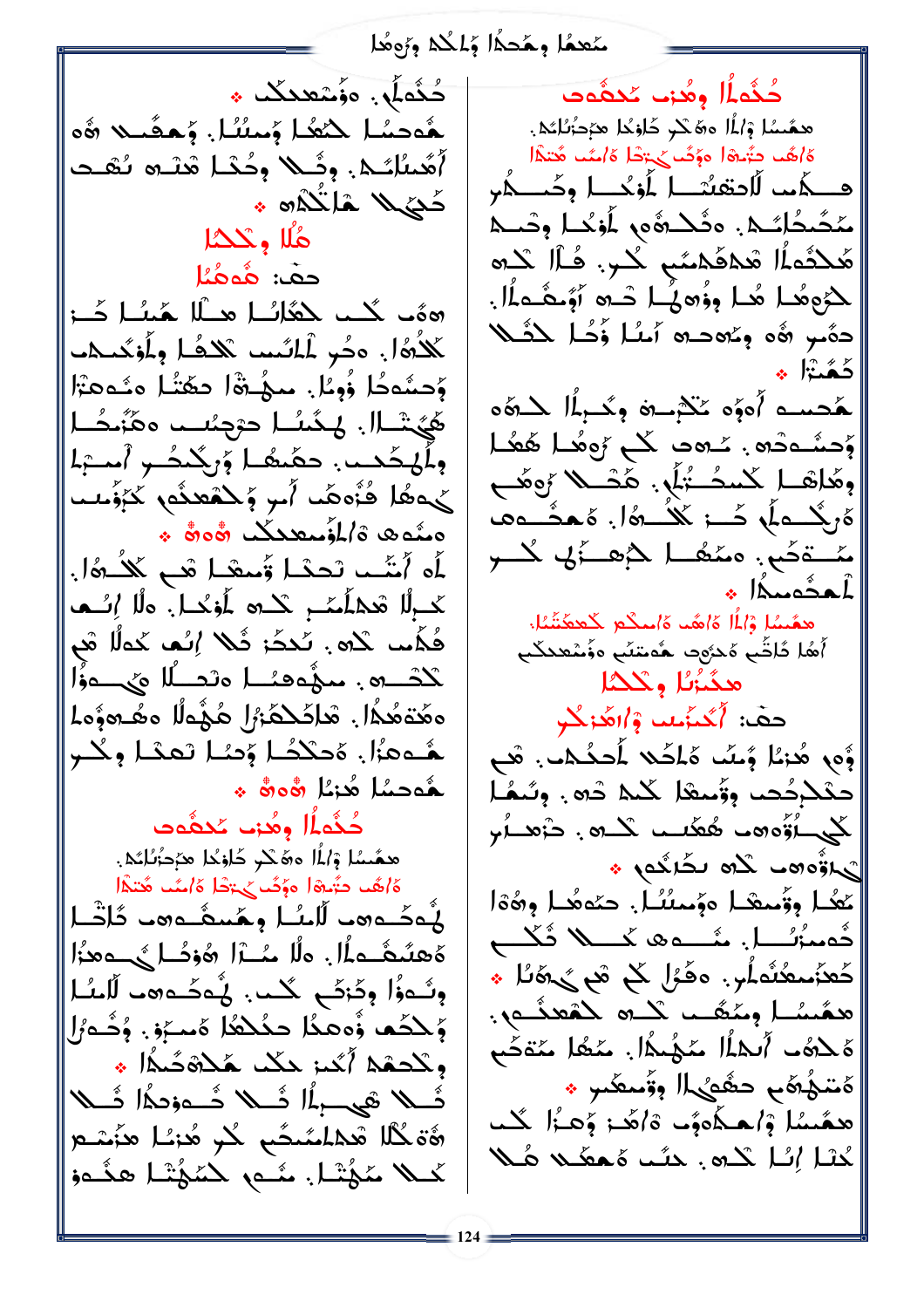مَعِمًا وهَجِدًا وَالْحَدِ وَوَهُلَ

مَنْ تَوَجَّد وَهُو هُــوُّ أَ جَمْعِهِ كَتَبَ للْهُنصَّـٰه لُبٍ. ثُــب تَــٰه الْهُلَا ه الْمَضَـّز. لْلِلْمَوْلِ وِيَتَوَدُّلُ ۞ دَّىبِ أَبِدْ هُم خُوههُا. هِيَمبِ أَبِيدِ<br>هَم ثَـُلا. هجَّىبِ أَبِيدَ هَي وَوهُا. وُابِهِ هُو جَنْبِهِ ظُلْلَ ﴾ كَتْحُبْرا هُتْمَا. بِنْكْبُ90 لِّالْحُلْشَا. وَحِشَوْدُهِ تَحْشَرٍ. وَّسِعْلَ كَلا أَنَّكُل \* ەئك بَسَهُمَكِ. ةَاقْيَائُ لَكْمَعُسِ. ەُحَبَّ ھُڪِکُماً) . تَحْمَلُا هُـ;وُماً) \* مُوصِيل كُعِمَيسًا وَلَكَ فَي كُلِّي رُوهُا. وِدْهِ بِّدَا لَكَعْفُرُهِ. وِهُيُّب أق المسلام في الم معكئا شمكتب حفَّ: عَعُا وْالْمَكَّلِي كلعمَّسُا وَحَسْرِ رُوهُا وِرُعِ كَلَّلا أَقُّبٍ. آئَـده بِ الْأَصْلَحُـزْلِ وَٱهتَبِ هَـمِ فَوْمِعُا وَلَدْ مِنْ مِنْ الْمُوَمَّا لَمْ يَوْمِعُونَ كُمِنُوهُدِهِ . تَمْكُلُمُ لَمِيعِ هُوُنُا. ەَحِبْر وْهِهُا وْرِيْكُمْلَا بِرْتْبَا لِكْسُبْكُ، . حسَّنكسو وُحُسا وُهمُسُسا هُدُسُلًا وُهِهُدِسُا أَيْدُهُ وهِ \* حمَّمٍ رُوهُما ورُمِ 30\$ هُومُما حجَّـووُّا وِهُىكَــد. ٱرْوَّهُـد «ەُا فَـْرُوڤــ« أُــــو هَٰلَاتْـا. ٥هُنْـــلا حُمْـــ٥ لَلاُـــ٥!. هنّه د لاه لَاثْمَمْا وِنُعْمِعُا. هِلَانُما حيَّى الله وتُدوُّل هكْت تَكْمِعْنَال. حمّىك و وَّحُــا وَجِدُ وَهُ]. مْحَمُّ كَلا وُهِهُدِسُا أَيَّاهُ٥٥كْحَتّْبِ هَا حَكَّب لَّاحّْتَــْ بِ. وِنْزَكَــــــــور مُسومسُرٍ مْبِ ثَــلا فُــومُبِ كُــرِ \* Kusîrî همُسُل وَٱلْمَا هَاهُمَا هَامِكُمْ كُلْعَظَتُمَا. أَهُا دَّاضٌ هَدْوَد هُمتنَى هَ مُعْدَلَبٍ وَرَدْءُ أَكْسُلًا وَوَّسْعَدَكُمْ حقَّ: حرَّه شَهْرُ إِحِمامًا لْمُــوحْد حُذَّـوا الله وتَـُعْصَـا وُحكــب. هكَهْهِـدُا هِلْهُـت هْنُـبِ. أَهْشُـهِ) تــــــهةا هُــُلا وحُـحُـــملَى. أُمـــو تَحهـــةُا ودْتَعْعْسَا عَزْهُسِي. مِلْلُؤُكِيا شَــْهِ هُزُّەلُر. ەُھھُەھ مِّقْصٌ كَسْلُرْ \* رِبَكَ هُزِمًا أُوِيُّو كَحْمُعًا. وْحَصَّلًا هُـــُلْا وِحُكْـــهِ]ْ. وُحُـــا وِلْا حُـــُلا لَكووْتُوهب. هُم مُكْمُنْا وِهُزْمٍ لَكْلِهِ وَ تُدەؤُل هَنْزَالْمَلْمُدِينَ وَجَدْدَ كَيْنَ وَاوُمٍ. هَعْشُمْلاً وَسَفَّى الْمَمْرَةَ كَسِيَّىدًا. هُم هَاصُده ههُ كَلَّى مُلْء لِمَوْمِدًا ۖ لِكَلَّاتُ ۖ مِعَنُنًا ۚ وَٱلْمَاسِدَّى هُ وَمِ كَمَلاً أَقْبٍ. هَلْكُ كُمْ وَهِقُداً وِقُومَهُنُا. وِحْرَه ۞ه بِيَنْدُو فُقائِفِكُمْ أكلوم كلاوم حق: حِدُّه لِمُمَّا هُبُعِمًا فَتَكْمَتْ يَحْتَبْ لَمُؤْلِّلًا وَّسْتَكْسِينٍ هُنَّيْ هنَّاا وُّمعْداً. أَه هُـــي كُـــ أُمُّرِـــر. 4ْـدًا ەڭھُىھُا ﴾ ﻼُﻪﻧﮕﻪ, , ﮬَﺣﮕﯩﺪ ﻛﯩﯩ*ﻨﯩﻠ*ﻰ ﻣﯩﺘﯩﻠ دَهْلِلُمكُن چ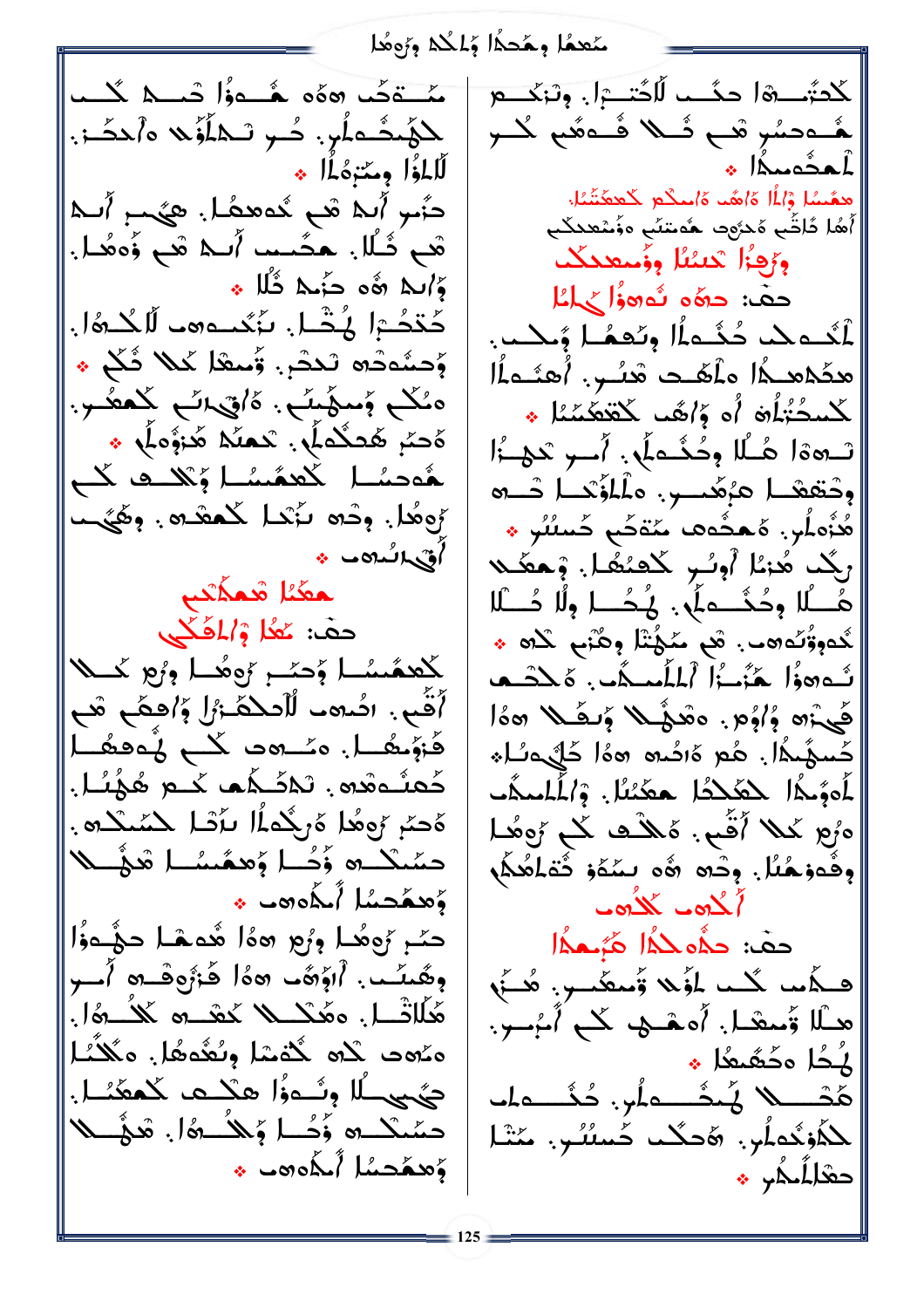محمدا وهجاه والمكا وزوها

وَّامُتَّـهَأَا نَهْرَكَمْ وَالْحَــٰمَ وَلَاهِ هَٰذَا وَلَاهِ مَنْ الْمَــَدَىٰلِمْ وَالْمَــٰدَةِ ۇمعدك ھ همَّسُلَّا هُـــنَّى وَحشَـــەحُـو رُهـــــه ة/لمَكْلِمه سَكْفُ ثَكْلٍ. هُشْلاً وَوَهُم ەربكەكم ەۆسىدىك ھ همُسُل كَلَاهُا ومَّصْلاً. وُهِمَّا ومَّاتْل ەُلۇتىھْسا. ھَتْسْلا رُوھُب ەُرْكْسْماُو include : هُوَجِسًا كُبِرٍ هَٰلِكُمْ أَضُاً. وِرُهِلِمَ ەھَدەَدْكَى ھَــوَ كُـمُــا. ەَدَىمىغَىــو هُزئُـــا مَئَـــنُوْ كَنَقْهُـــدًا وِدُكْـــو . indelle هُلًا وزَهِزًا حق: فمَّاس كُمَّا لَمُؤْتَدَهِ هقَىعًا كُـرِ مُـبَا هُومُـا. حـزًا وِكْرَهُيفْ، وَمَنْزَم يُحْكَمُا. وِيْمَكُمْ هْزِهْـا مشتنْدْا. ە\ەتلاپْل ومئـروُەن لَّافِكْمَا. ۞حكَّى هَنسُا هَمكْعُمَا. وِلْعَكْسِمِ هُنِّي وُّؤُهفَسِي. وِلْحَقَّلُكُمْ هَٰذَوُّهلُٰ ۚ . وَوَّى حَتَّمَعْنَا هَنَّى حَسْلُرُ ﴾ دَّىَــرِ ۞ُهِ كَــالَهِ وَمَعْنُدٍ. كَلَّاهُ ا دُّوْهَ ا وِكْلِعْكُلْ. وَجَلْحْكُلّْ جَزْوَهُمَا هُرُوِّسُت. هْمِ يُحوُّلُ وِنُعوُّلُ هؤُه مُمْلٌ. هضْهُ أَوْكُنْلُ همُهمُب كُـــو. ݣَـــؤه» وْأَوْم كَعْزُلْا. هُصْلاً لْمَعْمِـكْي. مِمَّسْل وْ) أَالْمَحْقُوهُمْ إِسْتَمَا: حَقَّ: كُلِّ هُو هُزْءُ هَكَرْضَهُ ؤُدَ ۞ه وَوَهُلُمْ هُمْتُمُوْ هُمْ شَكَّلَا هُــْرَم. وْمُبِعْدَ رِيْدَءُا هُمْجَحَلَا عَـرُمْ لَكُـوَٰا.

هُنُدوُّا وِثَمِيلًا مُتُحَمُّا أَحْمَدَهَ }وهُا. أُهمُا وَحرَّبٍ ثُووَهُنَا وكَاتَـا هُسكِ مِ. هَ حَصَّارَةُ لِي نُو هُوَوُف. مْنشَّىلا أَنتُ وهُاشت تَكْتُمْ. متمحكم مُحدمُ مَتَوْسًا مِمَتْسًا مَّتْ الْمَالِ. دَهَٰلاَقْتُـدَاْ اللهُ- وَجَعَفْـُـا هَيُوْلاَ وُهِمُحِسُلِ أَمَدُهِ \*\* لَم نَـْاضَعُـٰٓ; مَـُحَّـٰٓتَـٰتَـٰٮ حرِّہِۖ هُـٰٓا ٱهۦُـٰا . وَحَرِيْكُمْ الْمُ وَهُوَ هُنُما حَبُّرَهِ كَلَا هُوَا وْلَا تَــزُومِ رُومُنَـا وُهــْلَا تَعَــُلا. أَمــو وَٱقْتُلْ وَٱللزُّكْتِيلا ﴾ ٱلْمَا تَسْؤَوِمِ رَوْهِكُمْ وَهِلًا هَبُعْدَاً وِتَعْمَىنَ وَّسَعْدَاً كَنْعَ | سَمْلُل مَعْهُلا \* أَوْحَكُم مُّـهمَّد رُمْ هُـهـمْـا حَذُّـهوُّا وِهُيْفٌ، هُمِدًا هَهُا وَٰ)َا هُوَجُدُه وِجَز لْحَدُوْلِ شَوزًا وِهُنْسًا حَيْءٌ هَبْسًا. ەھّىئا قىئە لا ئېر. ۋابۇھَ قىمۇا وَأَهَتَ مِن دَرِهُـــما حَعْلَ. هَمْــأَ لمَعْلَاتُهِ وأُحدُّدهِ مِمْ أَسْرَبَهِ اللَّهُ أَوْهَدَهُمْدَسُلُ أَيْلَمُوهَمْ \* الْمَدْمِيمًا مِبْلَا حقَّ: هُ أُولَّب لَاه بْمُعَوْلَ هُـأَلَا هُوْيَجِي رُوهُـا هَيُـمُّـلَ. ەھَيَى وَمَّىم كَــلا كَلاُهُ]. هُرْم أَمِنُكَ لَمُ قَدْدُهُمْ; قَدْهُ بِ أَرْهَا لِكُمْ ﴾ أُف شُدها حرَّوهُا أَاوِّشَـٰ فَأَوْوَفَـٰهِ حجُّـوزُا وهُـبُـب و كُثوبْ ا وِيُعُوهُـا هُصْـــهُ فُوقْرُتْـــا كُحِنُـــوهِـهَا \* دَوْهُا أَسِّبَ لَلاَكْعُـزِ. وَكُــم وْقَدْلَ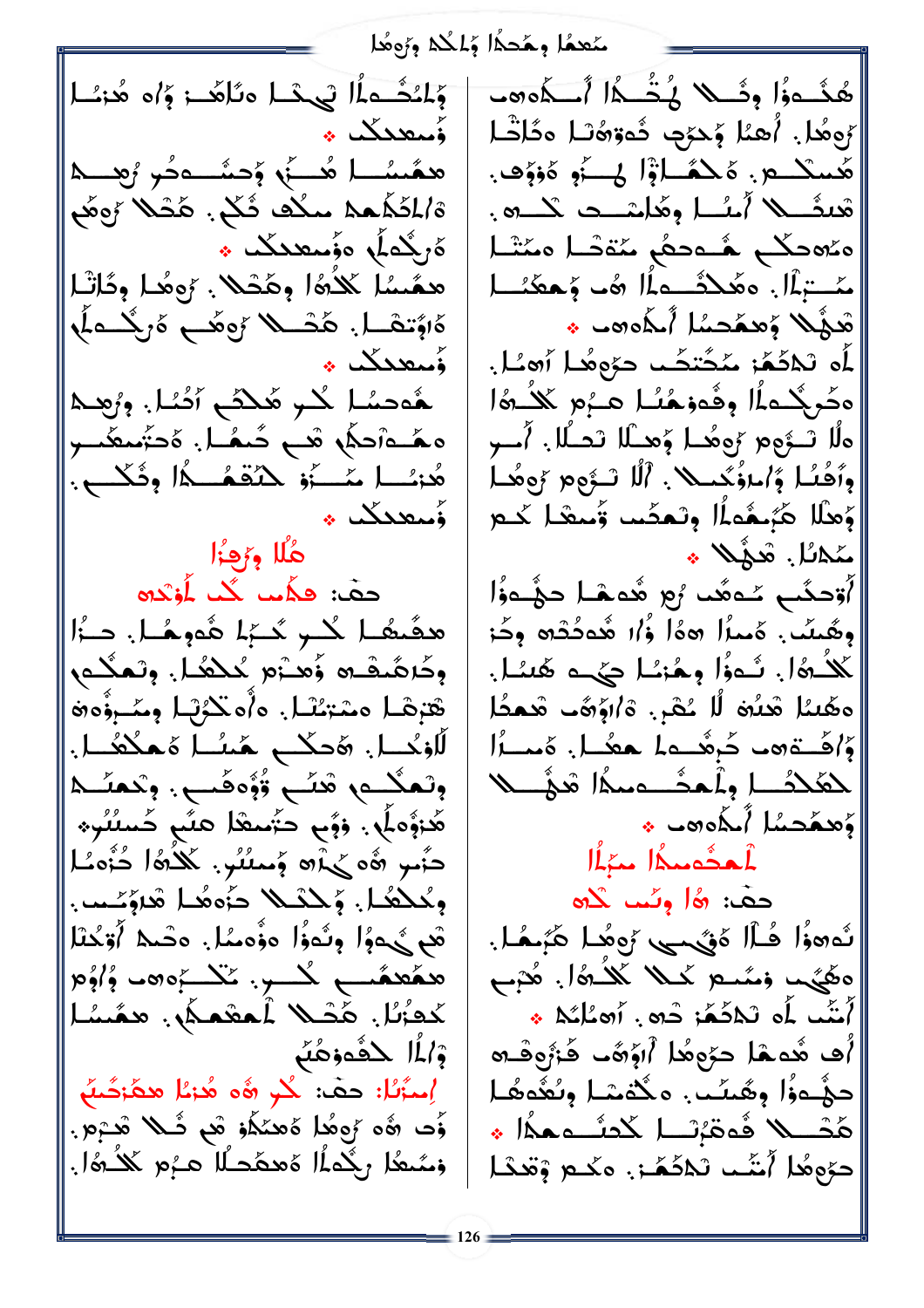منعما وهجاه وللكه وزوها

وَلِمَكْلُمُهُمْس حقَّ: أَبُلَ إِبُلَ ثَوْوَوْاً دِّ هكْف هوا هُوهْا لِحَدُّو هُتَّب. أسو وْالمْقَصَّعِ هُتَّ هُو أَهْدَ كَلْمَهِ وْٱلْمَٰٓئِمِ هُدَهَا. ۚ حَيْرٍ رُوهُا وَٱوْحَكَبِ تَفَعَّى ۚ ذَٰهِ لاَ كَحْسُلَ وْاٰمَدْ وَبِهِ ۚ وَٱسْوَاْ معْفَصِبُ إِلاَ اللَّهُ مِاتٍ مِنْتُ وَا أَهُنَا لِكَعُدُا هُدِيُا. وِوَّد 6ُه هُزْمًا كَلُبُمْ. ەڭلاۋىم اْەقسْلَاھ ۇسال ھ لَحكُم‰ لِلْعُنَىٰ هُمَحِمُنُا. هَلَمَالِلا هْنُه هَٰلِكُماًا. وَجَلَافٌ كُلِّ كُنْفَخَاءُاهُ ةَاهَٰذٍ. وَعِذَهِ وَاللَّا كُنْلَ إِسُلَّ. وهُوهُو ةائسا فُــكَمْب إِنْسا. هُـثَـــلا رُوهُـــع ەرگە). ەسمھار كى ئىلا ۋسۇسىً. وَلَا لَمَثَلَا كَمْ هَاتُكُمْ. وِتَوْوَا كُبْرِ كَنْكَلا لْمَحْفُلْر فَحْمَلُا ومُنو أَقْتُم هُنَّهِ ٱلمُؤْسِعِدِكَلِ دَٰرًا وَجَرَّوهُ مَنْ مَنْ لَكِي. همُسُلْ وُجَوَهُه فَرْهُمْ هَذْرٍ وَأَسْعَلْ كَلَّلا تَقْمُلُمْ حعُل هَتُـل أَسم شَـــه حمّعُــل. لُل هَـــزة س كُــْ إِذْوَا ۖ تَــْـهِ . هَــعِ وَحَمَّاتَــهِ لَا نُـْقَــت دَيْء مُعُل رُهِمُّا هُلُه. هُدَّمُّا شَلا مِلَّا فَّكْس. هُتُمُا كِنُكُم أَثَرِ \* أَسِ لَيَ هَا وَهَمِ أَتَـكْنَا. تُكْفُو إِنَّـمًا هَم مَنْنَا. هِ ثَىلاً أَهُده وبُعْدَ هُدها!. لَّا لمصَّلا أسم وتَعملُه أن أسم. حمَّم ئعمُر كَمْنُحْماًا وِلَمُ سَاء مَتْا وَحَكَكُمْ ﴾ وقثيره وتموها حق: هُوهُمُا كَكْمُلًا وَحَمْلَ كَكُمْ شَيْ بِيُّزُسًا. لَلْ حَبَّلًا فُوهُم هُم دْمَـُـل وكَتسُم هُم وْهَدْلَ.

وِهُما أَعْدَدَ كَعَنُوْا آَعْلَا وِقُووَهُنَا. لْمَحْلِ لِكَمْاتْلِ وَأَوْتِـٰهَا . وَلِيَحْبَدِ خُوصْرُهِ وِعَمِعُدا أُهَا مُنْمَعْدِهِ . هُ هَجَمْوَهِ حَلِيْهِ مُا هْتِهْجَدُ هَجْجُدُ وَأَنْ وَمَتْتُمْ الْمُحْتَرَاْلَ كَيْتُمَا وِتُوهُوْاً. كَسْهُ لَوْوِم وَحَبَائِكَمْ. وتَعْسَدْمَا هُنْ فَيْ وِكَعْسَدَةُ مِنْ تَسْتَرَا حعَكثَماًا ﴾ قُنُوها أُوْتَى أُوبُر رَبِّ ثَوطَهُمَا. ورُوا هُ هَكُدُهِ بَا كَمَثَا هُمْ هَٰذَكَ لَحْرٍ. لًا أَرُومِ كُـمِ مَى كُسِعًا وَمَى مَخْـًا كَحْشُومِ. ݣُمْ يْهِمْ رُوهُا وْهْمِ ݣْمْعَظْمْ ؤُسْعِ هُزِيًا. أَلَّا هُبِ كَبِّهِ الْكَسَّلَ هُبِ دَّتمُــدًا. هَـدَـــَــ فُتُــدًا. ههُنَــا أَلْمُوهَمْ رُوهُمْ هُرُهُمْ. هُصْلاً هُنَّى لْمَعْمَلُهِ هَرْكُدُلُهِ. وَقَبُلْ تَهْمِعْمَ هاتُكُم . لخُملُّا وهُنِ مُحقَّدت همَّسُا وْالْمَا هِهْكُر كْاوْكْا هرْجْتُلْكُا. هَاهُ حَبُّدةَ أَعْبَىٰ مِهْدًا مَنْ السَّلَّةُ مَعْنَاهَ هْمِ يُجِمَّنُا سُمْعَ بَكَفَتُوا شَاحِبًا وَّحُـا. كَــرِ سُــْهَـت ههُا هُسُـل للنُسْماؤُه تعُسلُــا أَهْبَدُ حَبٍ. أَمْدًا أَنَّمٍ أَشْاً وَقُمِعْاً أُف مَدَّنْتَشَــا. وَيَكْوُونُـــــومَ أَيَـــوهُ و وهُدِيًا هُم يُ هَالُهُ \* حَددسُا لَّاحُا وهَي بِماْلِ كَلَّمَ وَلَمَّوَت لأوممُا. مَمْ كَلاُهُ! وِكْلَا أَحْدُومِكُمْ! ەْككىم تُسطَّەھە. ئُكُما وَهَكْسَنَ كَمِلاً هَٰلِكُمْمَاْ اهْكِلا يُ\$َسَا. ضُو تَعَكَّمَاتَ هُمْ يُ\$َئَلُ. ثُكُمْ كَتَجْسٍ \* هِمُسُلٍ وَٱلْمَالَ هَاهُمَا هَامِيكُمْ كَعِعْتُنَالُ أَهُا دَّاتَبِ هَدْوَمِ هُوسَنِّي وَزُمْعِدِكَبِ